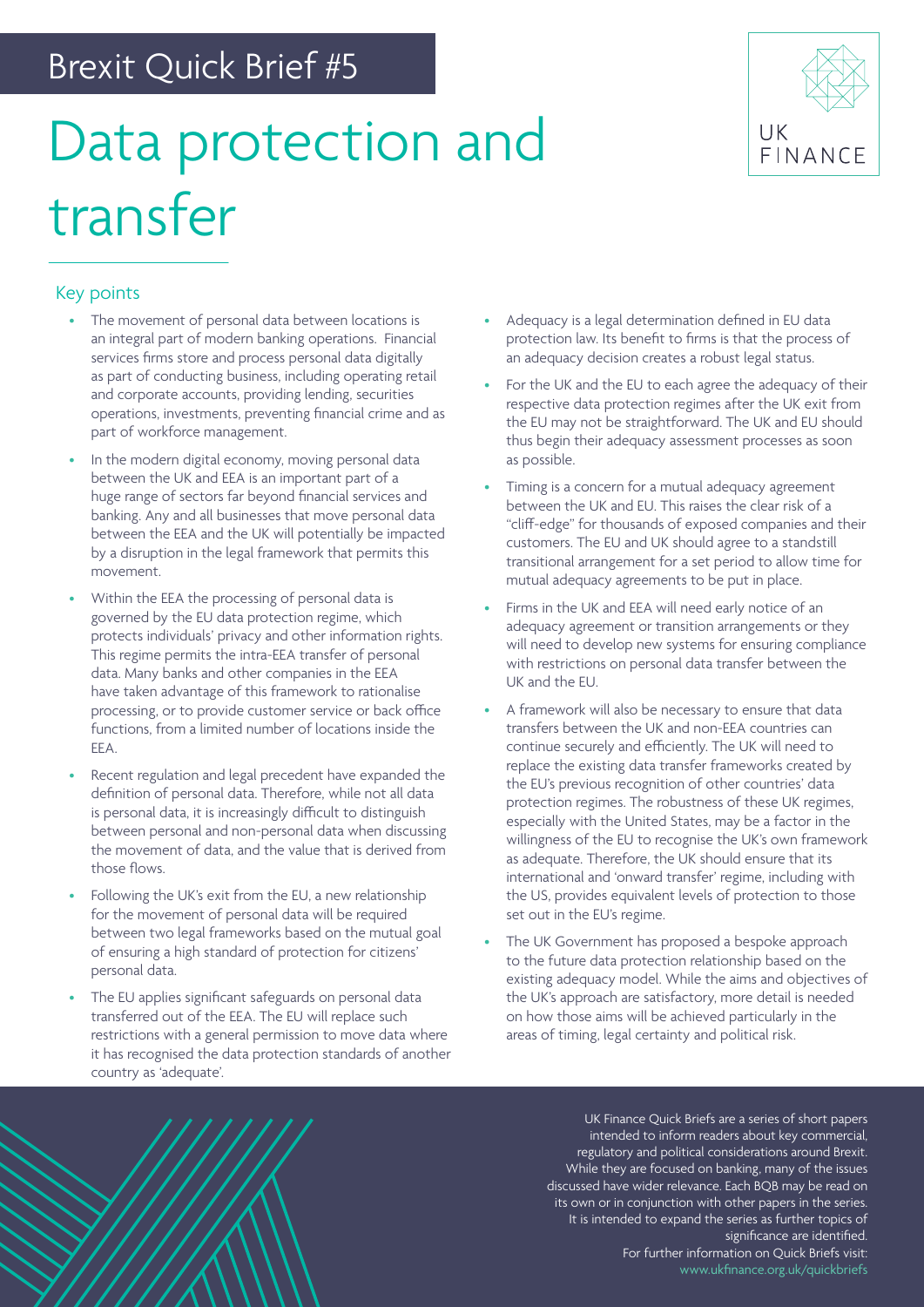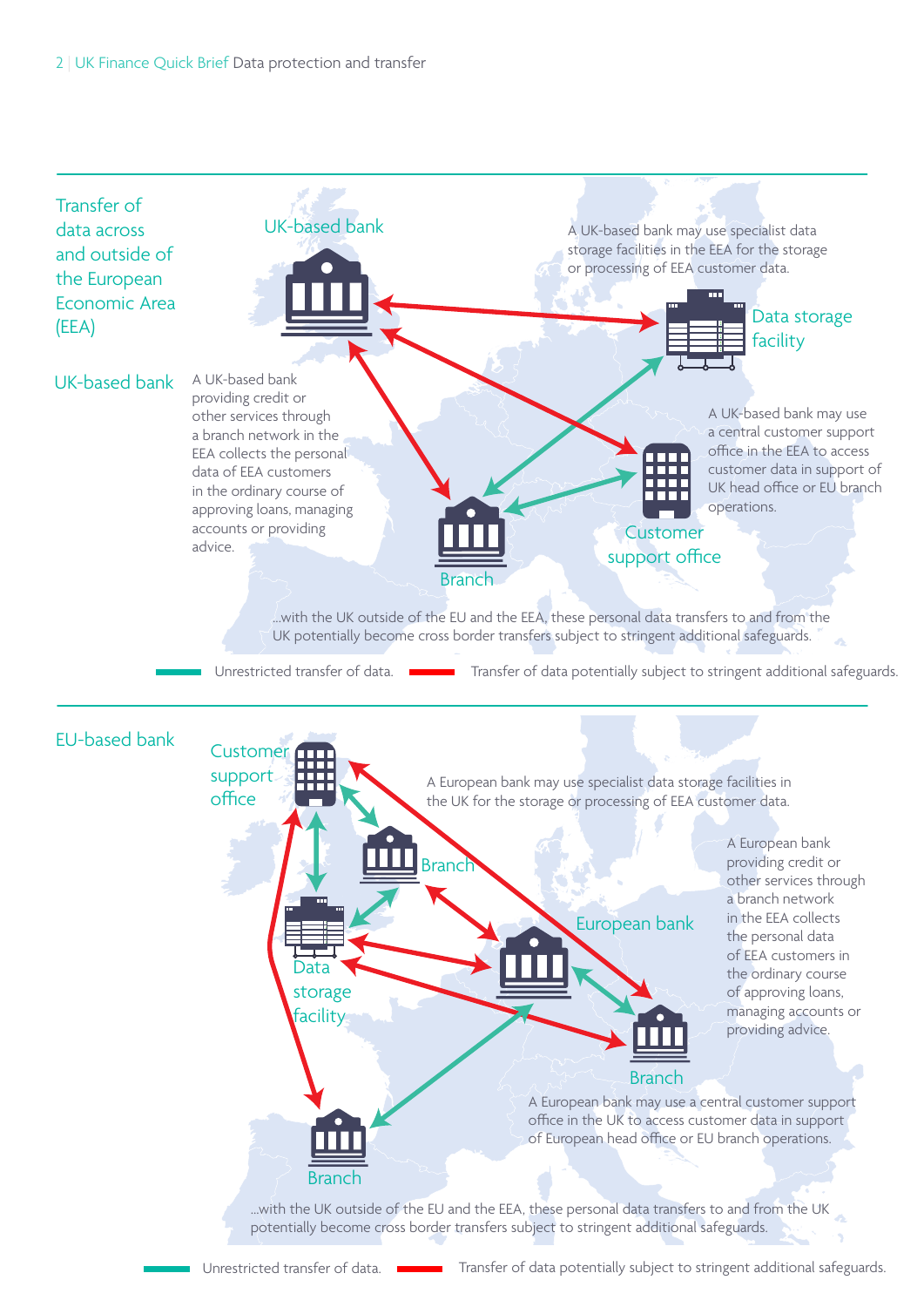#### Movement of data in the European Economic Area

The movement of personal data between locations is an integral part of all modern financial services. Banks and other financial services businesses store and process personal data digitally as a routine part of conducting business, including providing lending, securities operations, investments, client due diligence, operating retail and corporate accounts and complying with regulatory requirements like preventing money laundering and terrorist financing. They move this data between locations, often for processing in specialist facilities. This can be individual customer data, employee data or business customers' data

where this relates to, for example, the business customer's directors or employees.

In an increasingly digital economy, movement of data within and across businesses is an everyday part of a huge range of sectors far beyond banking and financial services. Further, recent regulation and legal precedent has expanded the definition of personal data. Therefore, while not all data is personal data, it is increasingly difficult to distinguish between personal and non-personal data when discussing the movement of data, and the value that is derived by many businesses in different from those flows.

### How is personal data transferred across the European Economic Area?

Many banks and other companies in the EU have rationalised data storage or processing, or the provision of customer service or back office functions, into centralised locations inside the EU.

Within the EEA the transfer of personal data across national borders is governed by the EU data protection regime, which permits intra-EEA transfers. At the centre of this, the EU's Data Protection Directive (DPD) sets minimum standards for accessing, storing, processing and transferring the personal data of EU/EEA individuals so as to protect their rights and interests, particularly their privacy. Provided businesses observe these data protection requirements, they are free to move the personal data of customers or employees throughout the EEA Member States. Not only does this underpin a wide range of everyday activities, but many banks and other companies in the EEA have taken advantage of this framework to work more efficiently and effectively by rationalising data storage or processing, or to provide customer service or back office functions, from centralised locations inside the EEA.

The EU data protection framework is currently in the process of being revised. The DPD will be replaced in mid-2018 when the new EU General Data Protection Regulation (GDPR) enters into force. The GDPR introduces more stringent requirements for businesses in many areas and centralises a number of aspects of EU data protection at the EU level, including responsibility for assessing the adequacy of data protection frameworks of non-EU countries. The GDPR also introduces a more centralised system of regulation and an arbitration system between national data protection authorities where they disagree. However, it continues to provide for a high level of freedom in moving personal data freely between companies or other organisations in the EEA – subject to rigorous protection rules for personal data and especially stringent protections for 'sensitive personal data' related to matters such as an individual's health, criminal record or race.

#### How is personal data moved out of the European Economic Area?

Leaving the EU and the EEA would move the UK outside of the EU data protection framework. Both the DPD and the GDPR allow for data of EU/ EEA individuals to be transferred outside of the EEA provided that they are afforded an adequate level of protection. The EU allows this in two ways:

- Through a series of additional safeguards applied by companies moving personal data to countries outside the EEA. These can involve a range of potentially complex obligations additional to standard data protection practice, including requirements to seek customer consent for any crossborder transfer of their data outside the EEA, or the use of standard contractual clauses to authorise cross border data transfers or
- Through an assessment of the data protection rules in the jurisdiction to which data is being moved that judges them 'adequate' to EU standards in terms of law, practice and supervision. This is essentially a variation of the 'equivalence' judgements (see BQB #4: What is equivalence and how does it work?) that are a common feature of EU rules in other areas. This assessment is currently conducted by the European Commission and informed by the EU's national data protection authorities, a model that is broadly maintained by the new regulations. The process for determining adequacy is defined in EU data protection regulation and an adequacy decision has the effect of creating a robust legal status.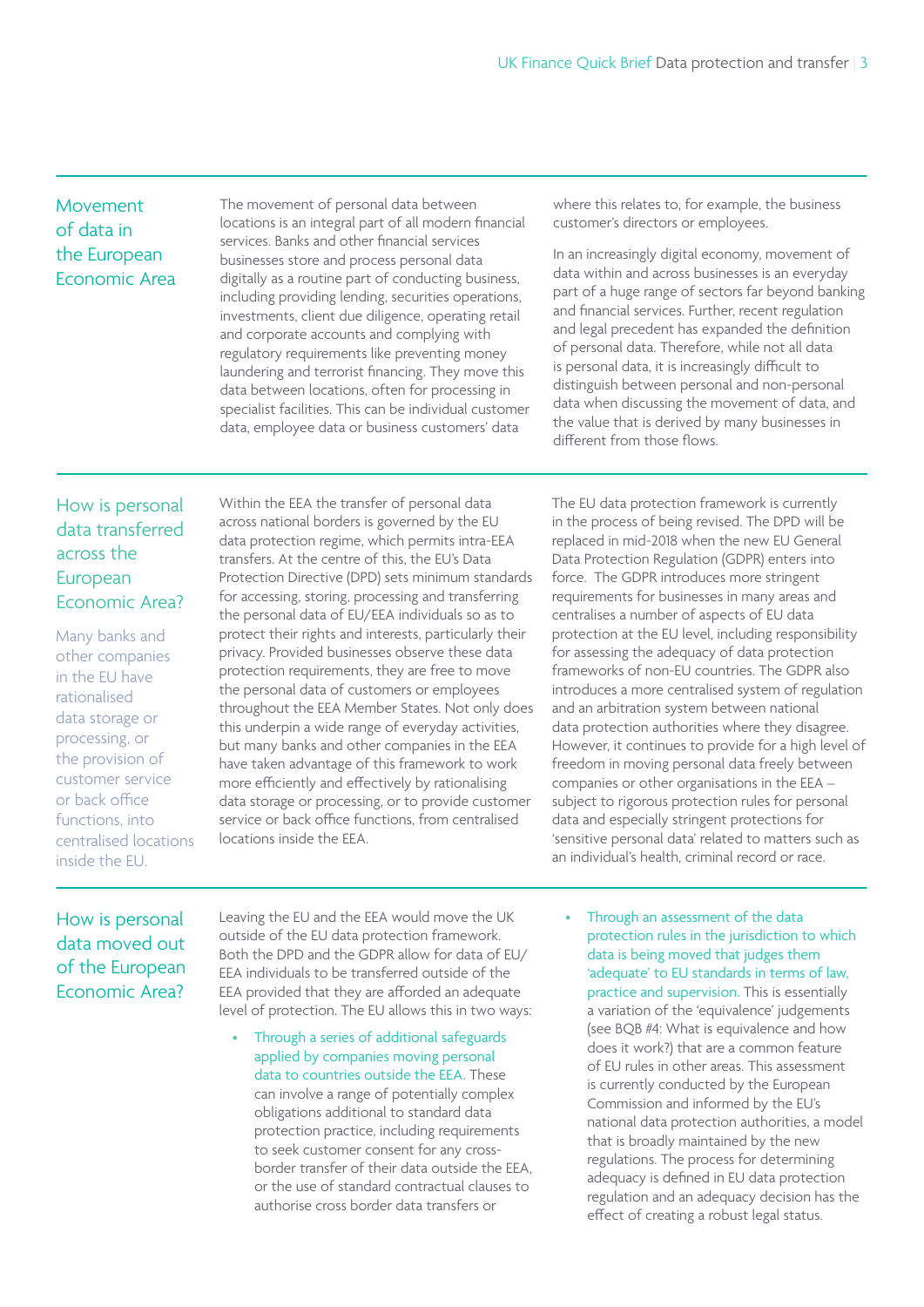#### Implications – alternatives and the 'cliff edge'

**Transitional** arrangement are needed to avoid a damaging 'cliff edge' effect in the movement of data between the EU and UK.

Following the UK's exit form the EU, a new relationship for the movement of personal data will be required between the two legal frameworks based on the mutual goal of ensuring a high standard of protection for citizens' personal data. Agreeing this new relationship will not be easy in the time allowed by the Brexit negotiations. In theory, the existing right to move such data freely between the UK and EEA could lapse overnight at the point of the UK's exit, creating serious risk of disruption to businesses, customers and employees whose services currently depend on this freedom.

Given the timing concerns, avoiding uncertainty on this point will only be possible via transitional arrangements that preserve the acquis for a set

period. Such arrangements will allow the UK and EU time to agree their future data-sharing relationship which we believe should be in the form of mutual adequacy agreements.

Without certainty of this kind well in advance of the UK's exit, UK and EEA firms will need to ensure compliance by using one of the alternative safeguards for transfers. However, these all have drawbacks. As a result, and in order to ensure they can continue necessary processing, firms may need to move data processing activities between countries, consider the relocation of their data centers and / or implement other procedures to avoid problematic cross border transfers of personal data.

#### An EU 'adequacy' decision

There is no legal reason why the adequacy assessments cannot begin while the UK remains an EU member

An adequacy assessment of the UK by the EU will not only evaluate UK data protection and privacy laws, but it will examine UK domestic law, including UK security law, and its international commitments to determine whether there is a level of protection of fundamental rights and freedoms that is "essentially equivalent" to that guaranteed within the EU. This concept of "essential equivalence" does not require identical law, but laws which offer the substantially same level of protection. To ensure success the UK may want to consider customised data protection commitments similar to what was agreed in the US-EU Privacy Shield

(see box 1: the US, the UK and data protection adequacy from the EU perspective).

The UK will also need to assess the EU's regime as 'adequate' to satisfy the requirements of the UK Data Protection Bill. For the UK and the EU to each agree the adequacy of their respective data protection regimes after the UK's exit from the EU may not be straightforward. Foreseeing this potential, the UK and EU should begin their adequacy assessment processes as soon as possible. It is our understanding that there is no legal reason why the adequacy assessments cannot begin while the UK remains an EU member.

#### Box 1: The US, the UK and data protection adequacy from the EU perspective

It might be assumed that as a former EU Member State it would be straightforward to the UK to be judged by the EU to be 'adequate' for the purposes of data protection rules. This may not be the case. The UK Government opposed some of the requirements in the GDPR and will likely make use of many of the areas of national discretion permitted by the Regulation. For example, in February 2016 the UK Government announced it would opt out of a GDPR provision restricting the disclosure of personal data to foreign courts or regulators. While such flexibility may be permitted inside the EU as a tradeoff granted to the UK as a Member State with established reservations in this area, as a third country outside the EU, such differences will inform its prospects of being deemed 'adequate' by the EU.

The recent history of EU – US data transfer rules clearly demonstraight the potential risk and disruption for business.

The EU and US attempted to bridge divergences in data protection practice with a customised agreement based on US commitments to protect EEA citizen data: the 'Safe Harbour' framework. This was necessary due to the absence of general data protection legislation in the US. The framework enabled US businesses that were regulated by the Federal Trade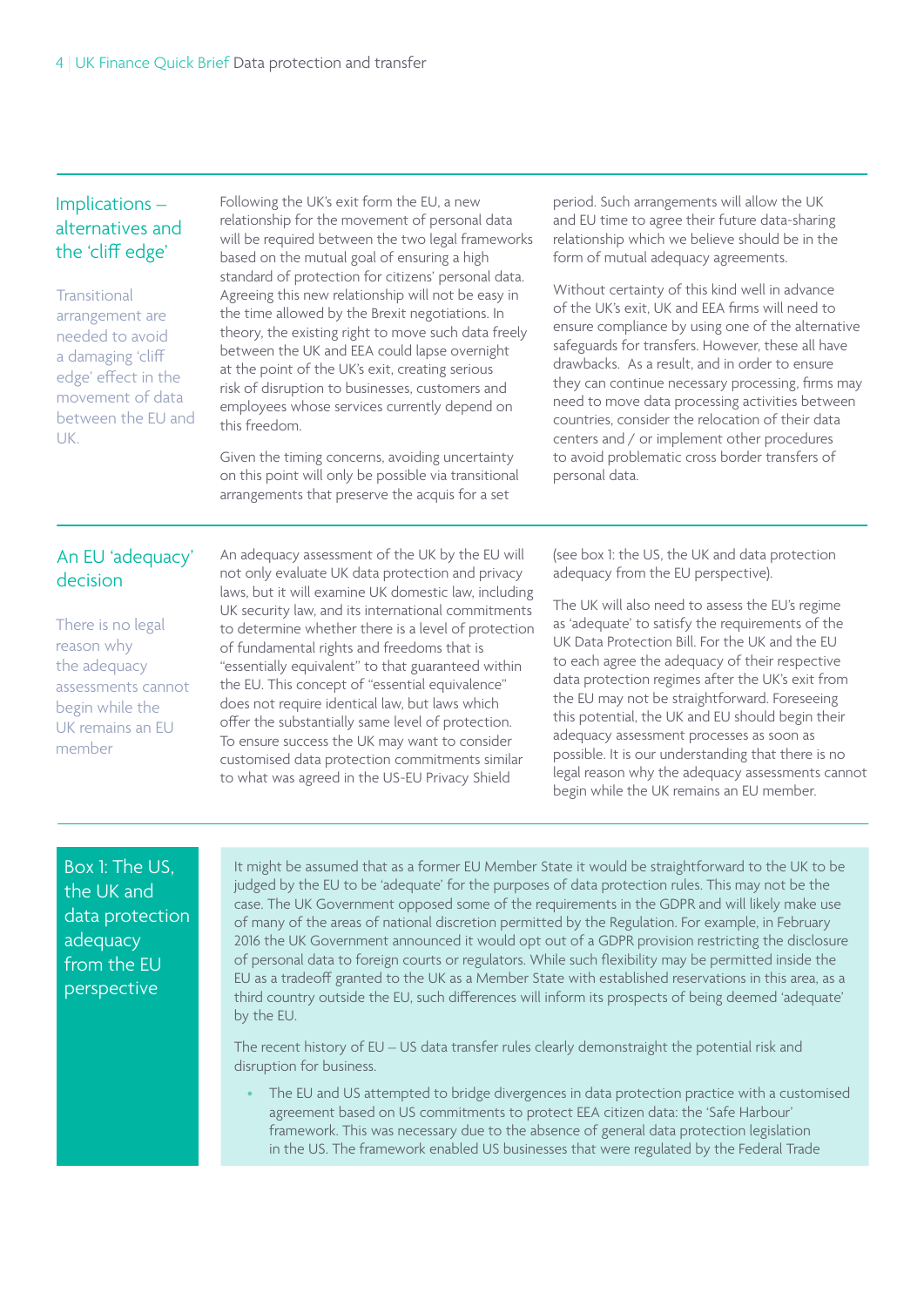Commission (FTC) to sign up to it and agree to be bound by the framework's data protection principles. This EU-US agreement was overturned in the courts and led to firms in the EEA, who had relied on the framework to lawfully share information with US organisations, being suddenly in inadvertent breach of data protection requirements, and having to urgently review and update contracts with US firms; a task of significant complexity. Certain firms failed to adapt and have been fined by EU-based data protection authorities.



2000 - EU-US Safe Harbour agreement provides a legal framework for US companies to move EU/EEA personal data to the US subject to self-regulated principles of data protection.



2015 - The Safe Harbour agreement is struck down by the Court of Justice of the European Union (CJEU) for inadequate guarantees of data protection. The EU assessments of the US for adequacy under the Data Protection Directive continue to identify significant variation in the protection afforded by the two regimes.



2016 - The EU and the US negotiate the 'Privacy Shield' agreement containing customised data protection commitments from the US for EU/EEA personal data to allow an adequacy finding for the US regime. This agreement may still be challenged in EU courts.

• The very similar replacement agreement – the EU-US 'Privacy Shield' – is intended to address the Safe Harbor shortcomings. However, it has also been legally challenged on the grounds that this has not been achieved, and data protection authorities have flagged similar concerns. The chances of Privacy Shield being successfully overturned remain uncertain, but could increase depending on the actions of the new US administration. Many US firms in the EU have indeed chosen not to rely on the Privacy Shield due to uncertainty as to its future. Whilst businesses, including the financial sector, not regulated by the FCC can put in place arrangements and safeguards to allow data to be shared, these may make it more difficult, more expensive and carry a greater legal risk.

Safe Harbor and Privacy Shield demonstrate some of the difficulties about reaching a decision of adequacy and highlight issues that may arise in discussions between the UK and EU about adequacy. If there is a perception among other EU states that broader elements of the UK's legal and law enforcement framework are not compatible with relevant EU principles, this could lead to challenges to any adequacy decision in the CJEU or in political pressure against maintaining the UK's adequacy standing.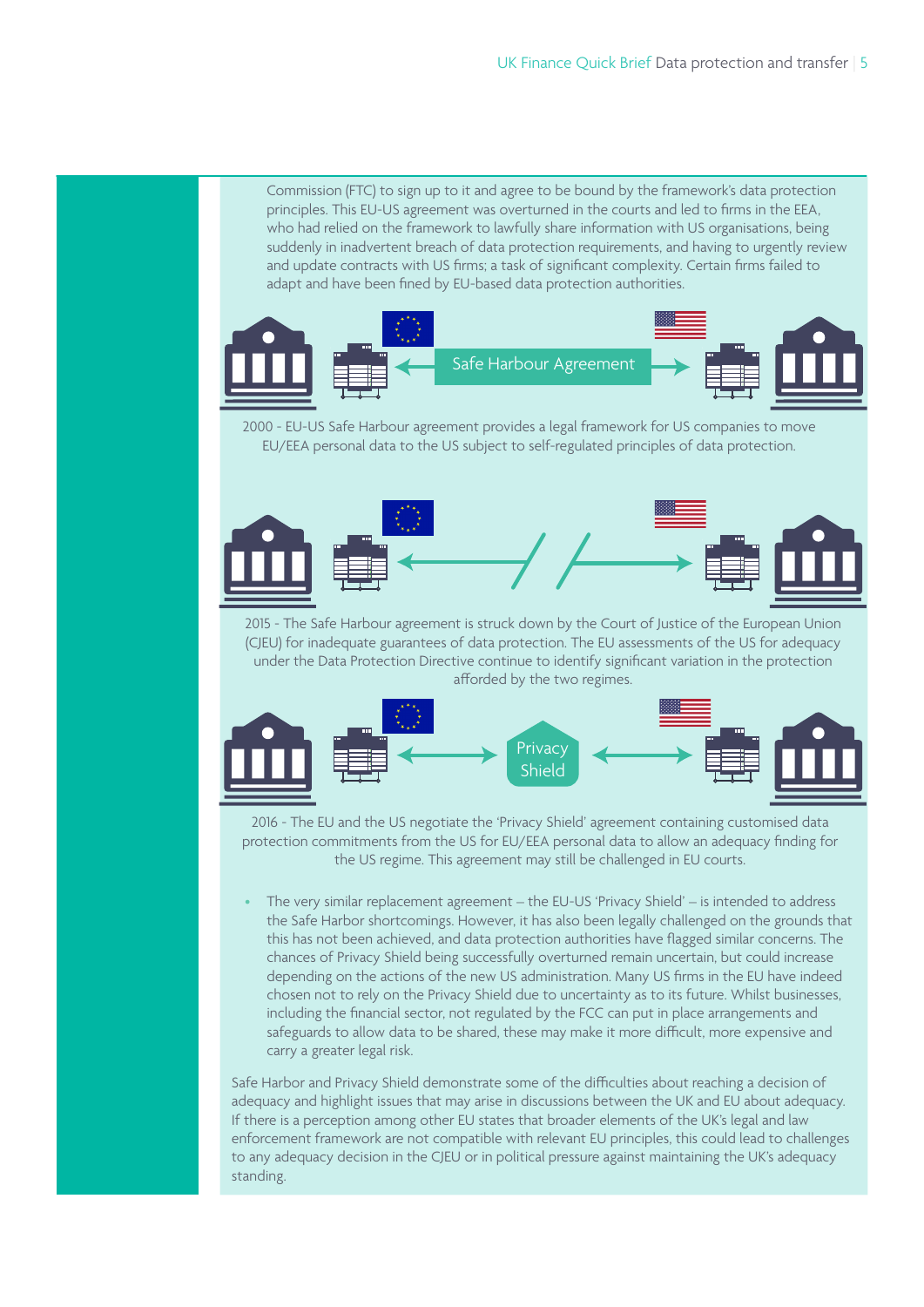#### **Establishing** a new UK framework for cross border data transfers

The UK will also need to replace the existing data transfer arrangements created by the EU's previous recognition of data protection regimes in other countries.

#### Transfer of personal data between the UK and other third countries.

A key characteristic of the forthcoming GDPR is its extraterritorial reach. The GDPR is designed not only to ensure the protection of EEA citizens' personal data within the EEA, but also when it is transferred onwards overseas. Under the GDPR the process for controlling for the transfer of personal data from one third country to another is known as 'onward transfer'.

A new framework will thus be necessary to ensure that data transfers between the UK and non-EEA countries can continue securely and efficiently. To achieve this the UK will need to replace the existing data transfer arrangements created by the EU's previous recognition of other countries' data protection regimes in countries including Argentina, Canada, Israel, New Zealand and Switzerland.

The UK has said that it will "liaise with those third countries to ensure that existing arrangements will be transitioned over at the point of exit". The robustness of these replace with arrangements, especially with the United States, may be a factor in the willingness of the EU to recognise the UK's own framework as 'adequate'. Therefore, the UK should ensure that its international and 'onward transfer' regime provides equivelent levels of protection to those set out in the EU's regime. Regarding the US, the UK may need to enter into its own 'Privacy Shield' arrangement in order to ensure proper protections for UK personal data and facilitate transfers.

#### Transfer of personal data from other countries to the UK.

The UK's own regime will also need to be assessed by a number of countries that impose their own restrictions on cross border transfer of personal data including markets such as Japan and Israel. Some countries look to the EU's list of adequacy agreements to inform their own list of countries that have 'adequate' protection, so that the EU's findings in relation to the UK would influence the findings of other countries outside the EU.

#### Summary

It is the view of the financial services industry that the EU and UK should pursue mutual adequacy decisions to provide a legal framework for the movement of personal data between the two economies. This outcome requires the following actions:

- both the EU and the UK should begin their adequacy assessment processes as soon possible;
- a standstill transitional arrangement for a set term to avoid a "cliff-edge" in the movement of personal data should be agreed immediately;
- the UK should consider implementing additional measures to ensure that any EU concerns about the UK's data protection framework are addressed, particularly regarding processing of data for UK national security purposes; and
- the UK should ensure that its international and 'onward transfer' regime, including with the US, provides equivalent levels of protection to those set out in the EU's regime as this will form a key part of the EU's adequacy assessment.